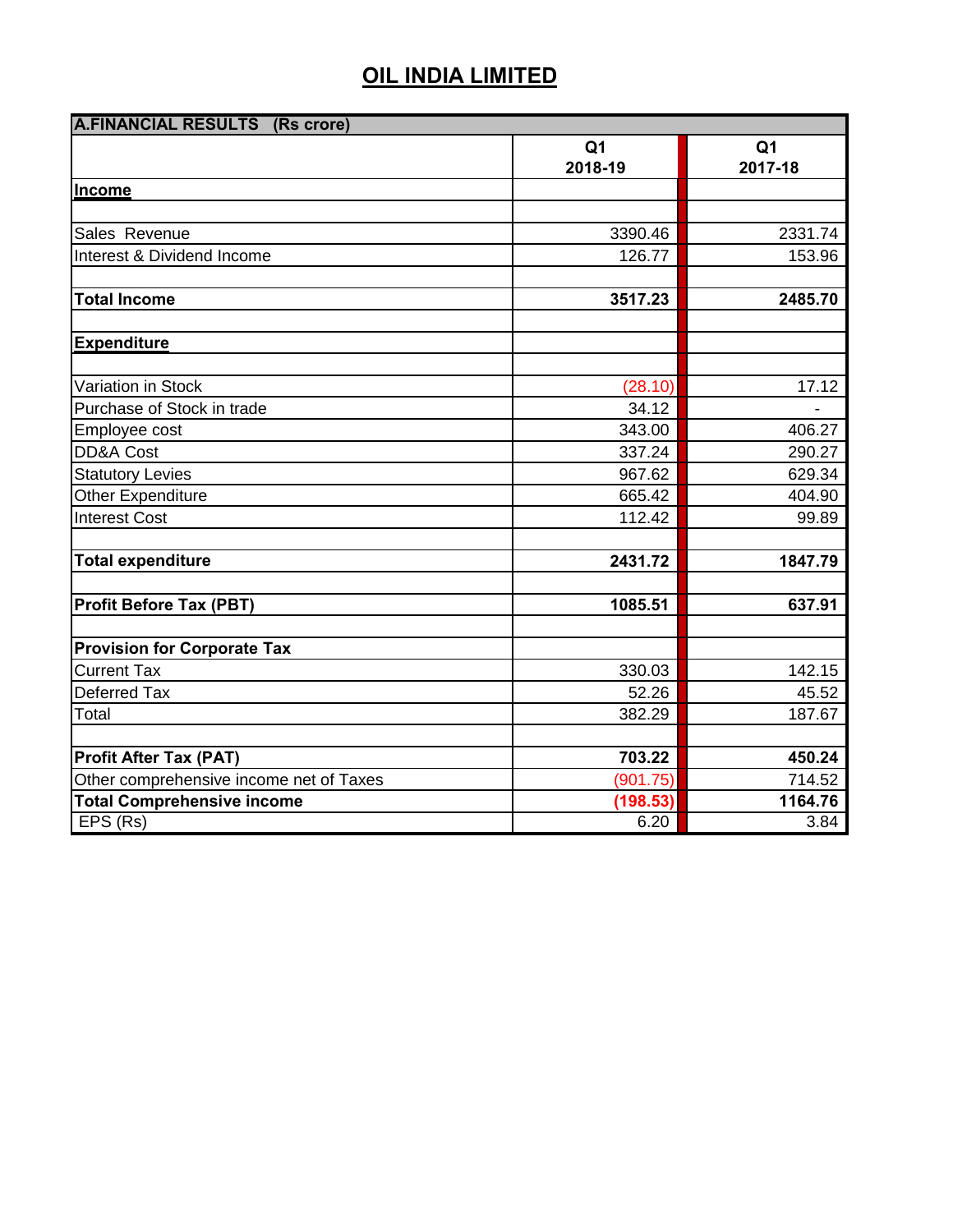| <b>B.PHYSICAL QTY</b> |                |                |  |
|-----------------------|----------------|----------------|--|
|                       | Q <sub>1</sub> | Q <sub>1</sub> |  |
|                       | 2018-19        | 2017-18        |  |
| 1. Production         |                |                |  |
| Crude Oil (MMT)       |                |                |  |
| $-$ OIL               | 0.836          | 0.838          |  |
| - J $V$               | 0.004          | 0.004          |  |
| Condensate            | 0.004          | 0.002          |  |
| Total (incl. JV)      | 0.844          | 0.844          |  |
| Gas (BCM)             |                |                |  |
| $-$ OIL               | 0.670          | 0.724          |  |
| $-$ JV                | 0.026          | 0.000          |  |
| Total (incl. JV)      | 0.696          | 0.724          |  |
| O+OEG (MMT)           | 1.540          | 1.568          |  |
| LPG (TMT)             | 7.902          | 5.300          |  |
|                       |                |                |  |
| 2.Sales               |                |                |  |
| Crude Oil (MMT)       |                |                |  |
| $-$ OIL               | 0.804          | 0.812          |  |
| - JV                  | 0.004          | 0.004          |  |
| Condensate            | 0.003          | 0.002          |  |
| Total (incl. JV)      | 0.811          | 0.818          |  |
| Gas Sales (BCM)       |                |                |  |
| $-$ OIL               | 0.581          | 0.595          |  |
| $-$ JV                | 0.016          | 0.000          |  |
| Total (incl. JV)      | 0.597          | 0.595          |  |
|                       |                |                |  |
| LPG (TMT)             | 8.035          | 4.821          |  |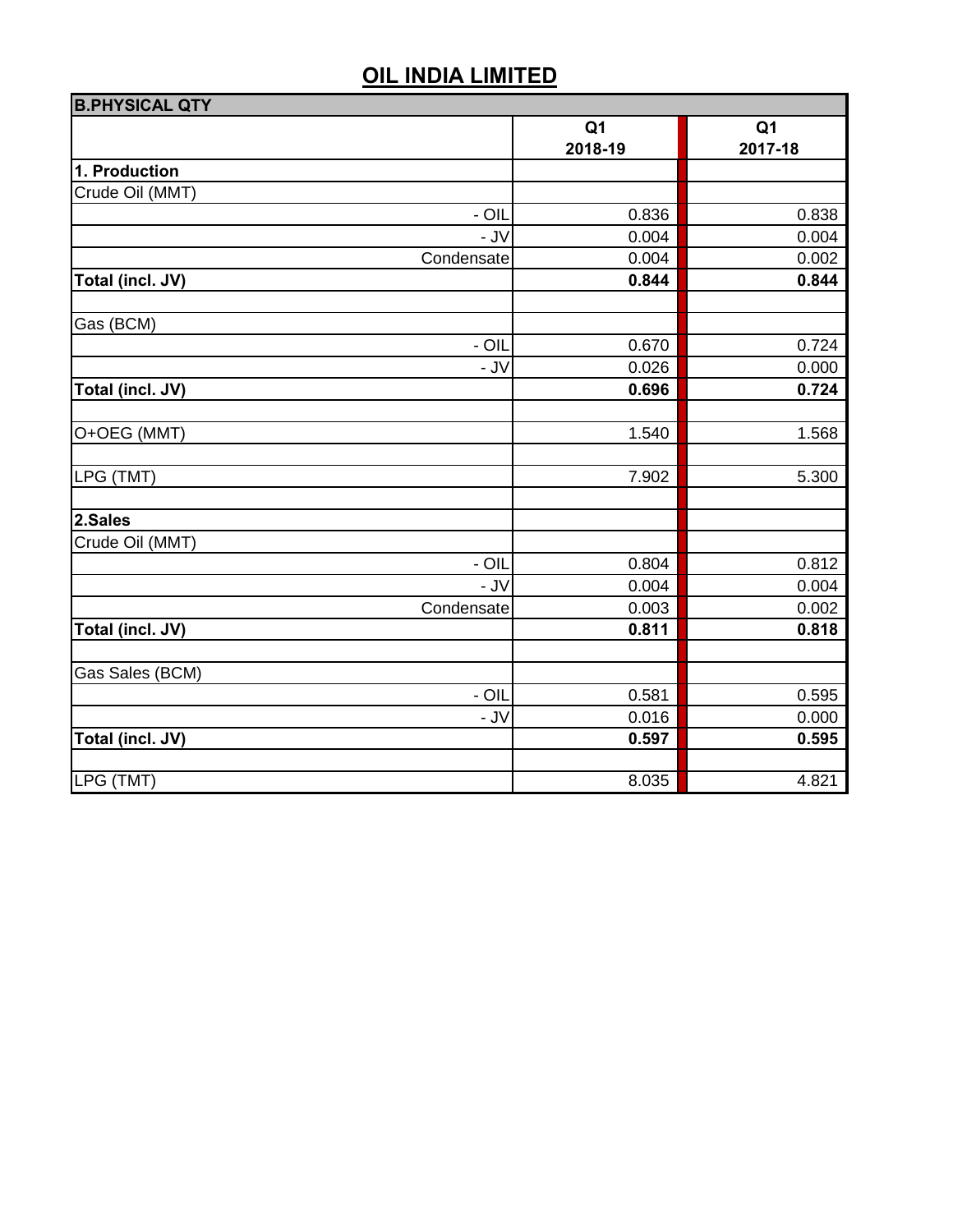| C. FINANCIAL FIGURES (Rs crore)   |                |                |  |  |
|-----------------------------------|----------------|----------------|--|--|
|                                   | Q <sub>1</sub> | Q <sub>1</sub> |  |  |
|                                   | 2018-19        | 2017-18        |  |  |
| <b>Crude Oil Sales</b>            |                |                |  |  |
| - Excl JV                         | 2755.90        | 1799.11        |  |  |
| -JV                               | 11.38          | 9.46           |  |  |
| Total (incl. JV)                  | 2767.28        | 1808.57        |  |  |
| <b>Gas Sales</b>                  |                |                |  |  |
| - Excl JV                         | 351.99         | 296.07         |  |  |
| -JV                               | 12.62          | 0.00           |  |  |
| Total (incl. JV)                  | 364.61         | 296.07         |  |  |
|                                   |                |                |  |  |
| LPG                               | 28.31          | 17.91          |  |  |
| Condensate                        | 10.51          | 7.09           |  |  |
| <b>Transportation Income</b>      | 89.82          | 96.64          |  |  |
| Total Excl. JV                    | 128.64         | 121.64         |  |  |
| JV Share                          | 0.00           | 0.00           |  |  |
| Total Incl. JV                    | 128.64         | 121.64         |  |  |
|                                   |                |                |  |  |
| Income from Renewable resources   | 41.44          | 40.69          |  |  |
|                                   |                |                |  |  |
| Income from OFC Fibre Leasing     | 3.51           | 3.27           |  |  |
|                                   |                |                |  |  |
| <b>Sale Revenue</b>               | 3305.48        | 2270.24        |  |  |
|                                   |                |                |  |  |
| Claim towards Natural Gas Subsidy | 78.47          | 58.02          |  |  |
| <b>Income from Services</b>       | 6.51           | 3.48           |  |  |
| <b>Other Operating Income</b>     | 84.98          | 61.50          |  |  |
|                                   |                |                |  |  |
| <b>Revenue from operations</b>    | 3390.46        | 2331.74        |  |  |